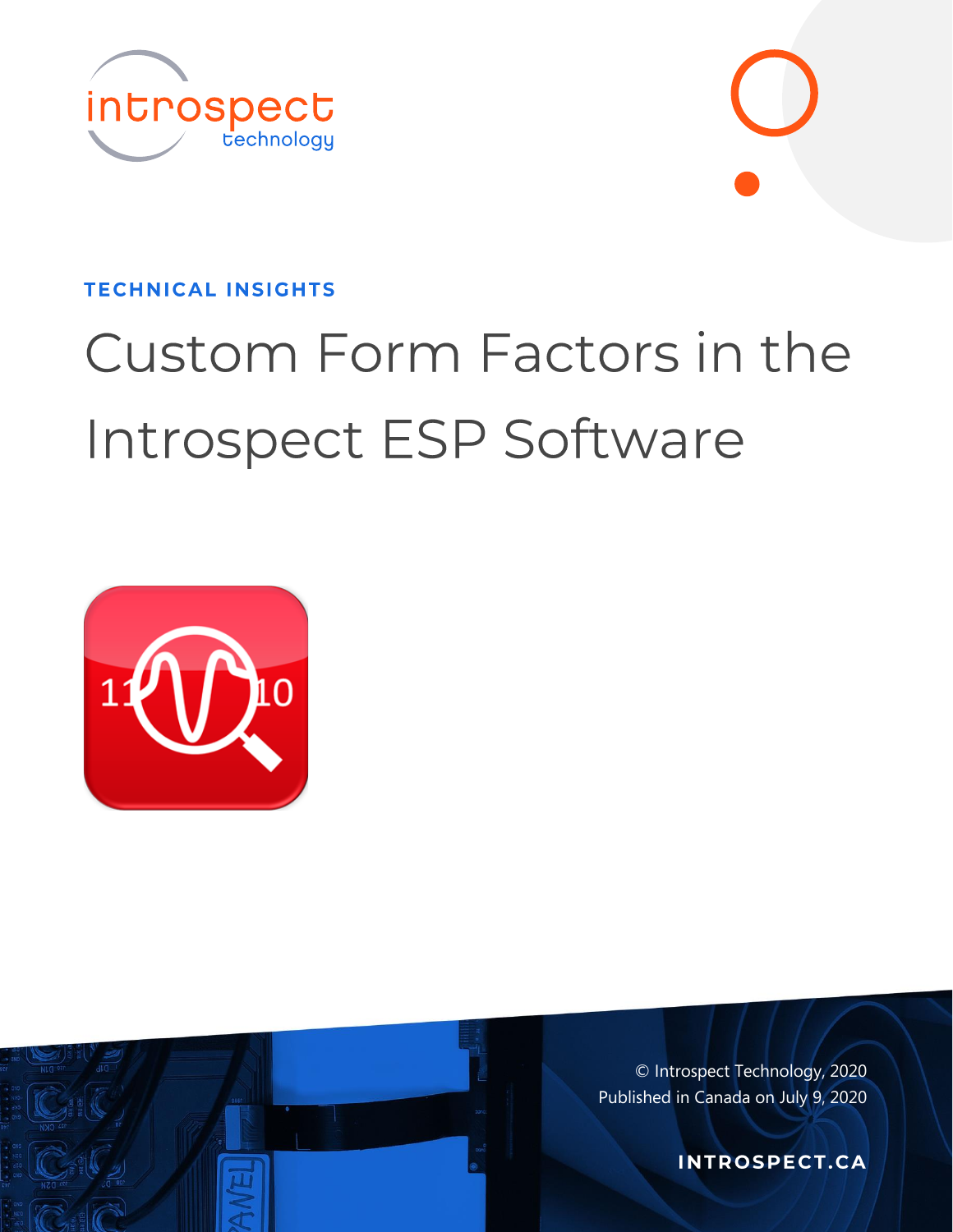

## Table of Contents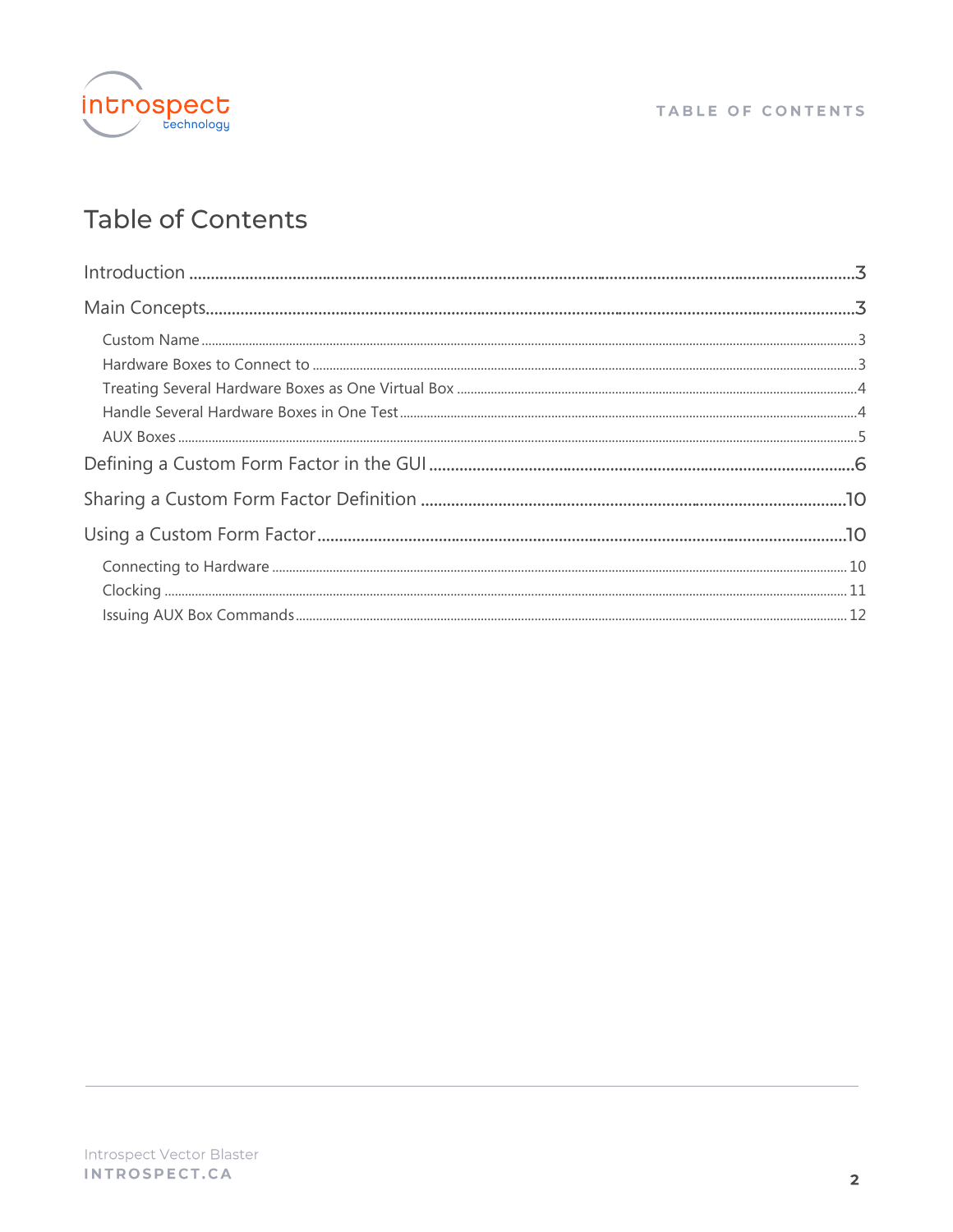

## <span id="page-2-0"></span>Introduction

This document will explain how to define custom form factors in the Introspect ESP Software. Defining a custom form factor allows you to do the following:

- Have a custom name for a form factor
- Specify which hardware boxes will be used
- Treat several hardware boxes as one (with channels extending across the boxes)
- Handle several hardware boxes in one Test (accessing one at a time)
- Add an "AUX box" to the mix for additional specialized functionality

## <span id="page-2-1"></span>**Main Concepts**

#### <span id="page-2-2"></span>**CUSTOM NAME**

Each custom form factor has a unique name. You might want to define a custom form factor just so you can have a different name for a form factor that you use frequently. For example, if you use the SV1C\_8C12G form factor for cable testing, you might want to have a custom form factor that is identical to the SV1C\_8C12G but is named "CableTester". The names of custom form factors appear in the menu of available form factors at application startup, and having a custom name for a form factor that you don't otherwise customize might make it easier to pick out from that menu.

#### <span id="page-2-3"></span>**HARDWARE BOXES TO CONNECT TO**

If there are multiple hardware boxes connected to your computer (via USB), the Introspect ESP Software decides which box to connect to by looking at the FTDI serial numbers of the available boxes. Different types of Introspect hardware usually have different patterns of FTDI serial numbers, and so the software can choose the appropriate box to connect to when the boxes are of different types. But if you have more than one box of the same hardware type connected to your computer, the software will randomly choose between these boxes when deciding which one to connect to.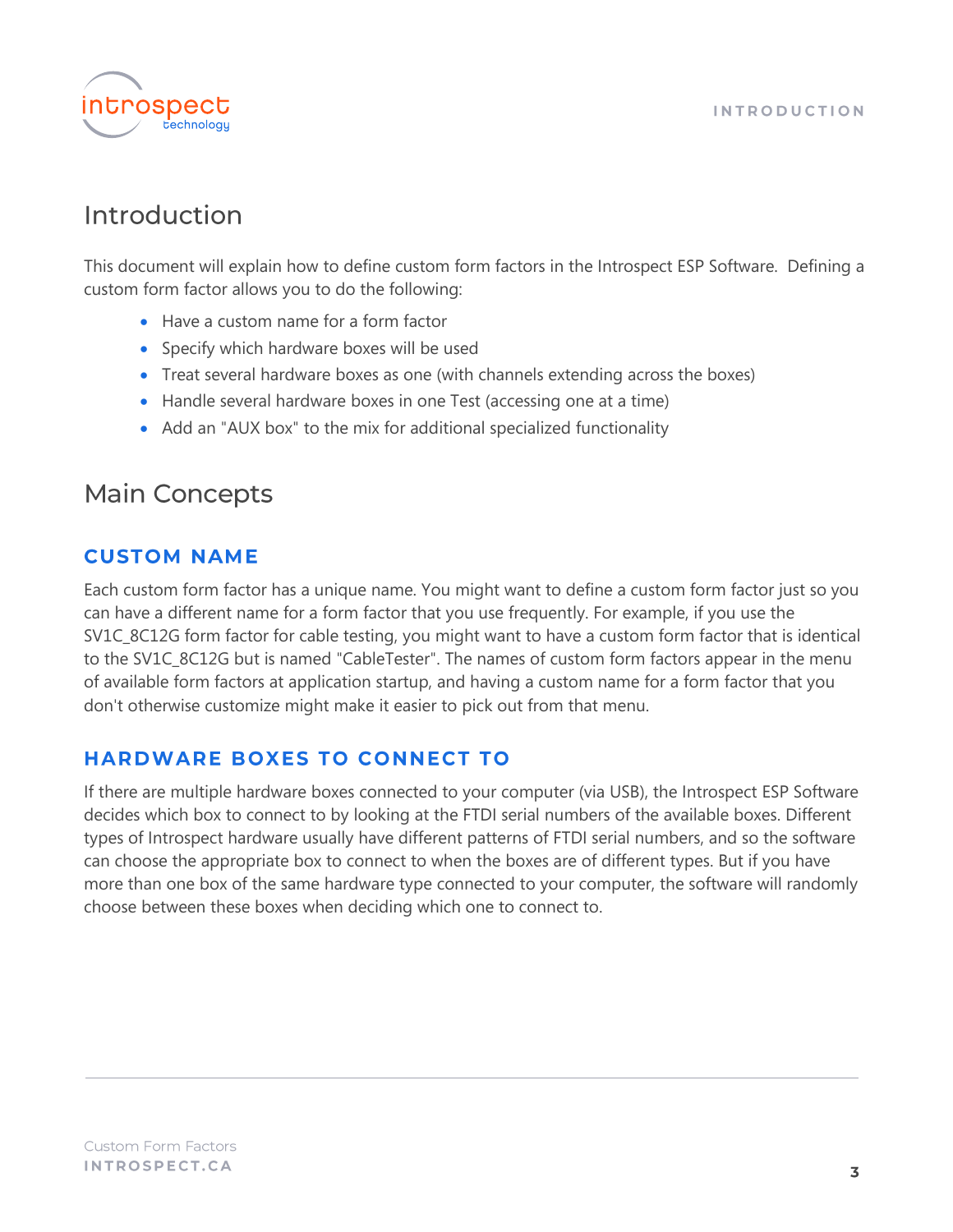

Defining a custom form factor provides an easy way to specify which hardware box you want to connect to. You can specify that this custom form factor should only connect to a box with precisely specified FTDI serial numbers, or you can specify a pattern of FTDI serial numbers that should be looked for. Hence, you might want to define a custom form factor just so you can tie it to particular hardware boxes.

#### <span id="page-3-0"></span>TREATING SEVERAL HARDWARE BOXES AS ONE VIRTUAL BOX

If you have more than one hardware box of the same type, you can define a custom form factor that will make those multiple boxes appear as one virtual box. This is referred to as "horizontal stacking" since it is as if the boxes are laid out in a horizontal row and combined together. If you have N boxes, each with K channels, the custom form factor will have  $(N * K)$  channels. The channel numbers will range from 1 to  $(N * K)$  and you can use any subset of these channels in the components that address channels (e.g. the RxChannelList component). This allows you to have one Test Procedure that controls all of the N boxes. The channels will not be precisely synchronized – for example, if you use the TxChannelList component to start patterns on all channels, the patterns will start on the first box a few milliseconds before those on the second box. Some form factors provide additional mechanisms to synchronize the boxes.

When you specify what FTDI serial numbers to be used for each of the boxes in a custom form factor, that also defines the order of the boxes for the purpose of channel assignment. For example, if you have two SV5C\_16C12G boxes, "box1" will have channels 1-16, and "box2" will have channels 17-32.

No new software licenses are needed to use custom form factors. If you have a license for use of each of the boxes separately, that will allow use of a custom form factor that virtually bonds several boxes into one.

#### <span id="page-3-1"></span>HANDLE SEVERAL HARDWARE BOXES IN ONE TEST

If you have more than one hardware box of the same type, an alternative to the "horizontal stacking" described in the previous section is "vertical stacking". A custom form factor in "vertical stacking" mode allows you to control multiple hardware boxes in one Test, but only addressing one box at a time. You can think of the boxes as being stacked in a vertical pile with the boxes shadowing each other. Each box will have its usual K channels and you can do operations involving the K channels of the "current" box. E.g. if you have two SV4E\_4L2G\_MIPI\_DPHY\_CAPTURE boxes, "box1" will have lanes 1-4 as usual, and "box2" will have lanes 1-4 as usual. You can then use this custom form factor to read from two different MIPI TX DUTs (one at a time). You can specify your own names for the boxes to make it easier to keep track of which is which.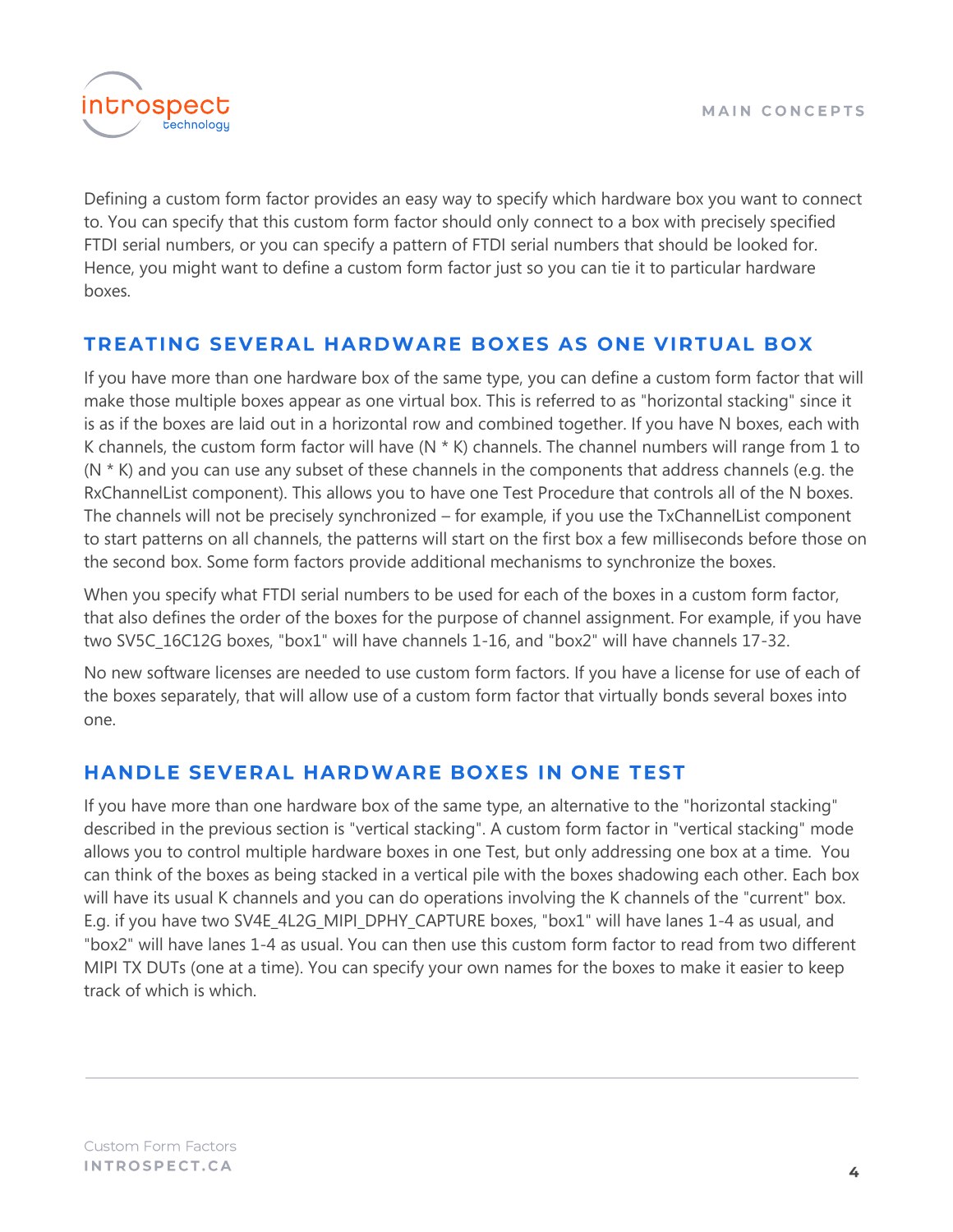

#### <span id="page-4-0"></span>**AUX BOXES**

Some Introspect hardware can be used in conjunction with other boxes in a custom form factor to provide additional specialized capabilities. For example, the SV3C\_VECTORBLASTER form factor provides low-level methods for sending ATE-style "vectors". A custom form factor can include an AUX box to make its capabilities available in the software. AUX boxes don't have software components - they provide only low-level commands.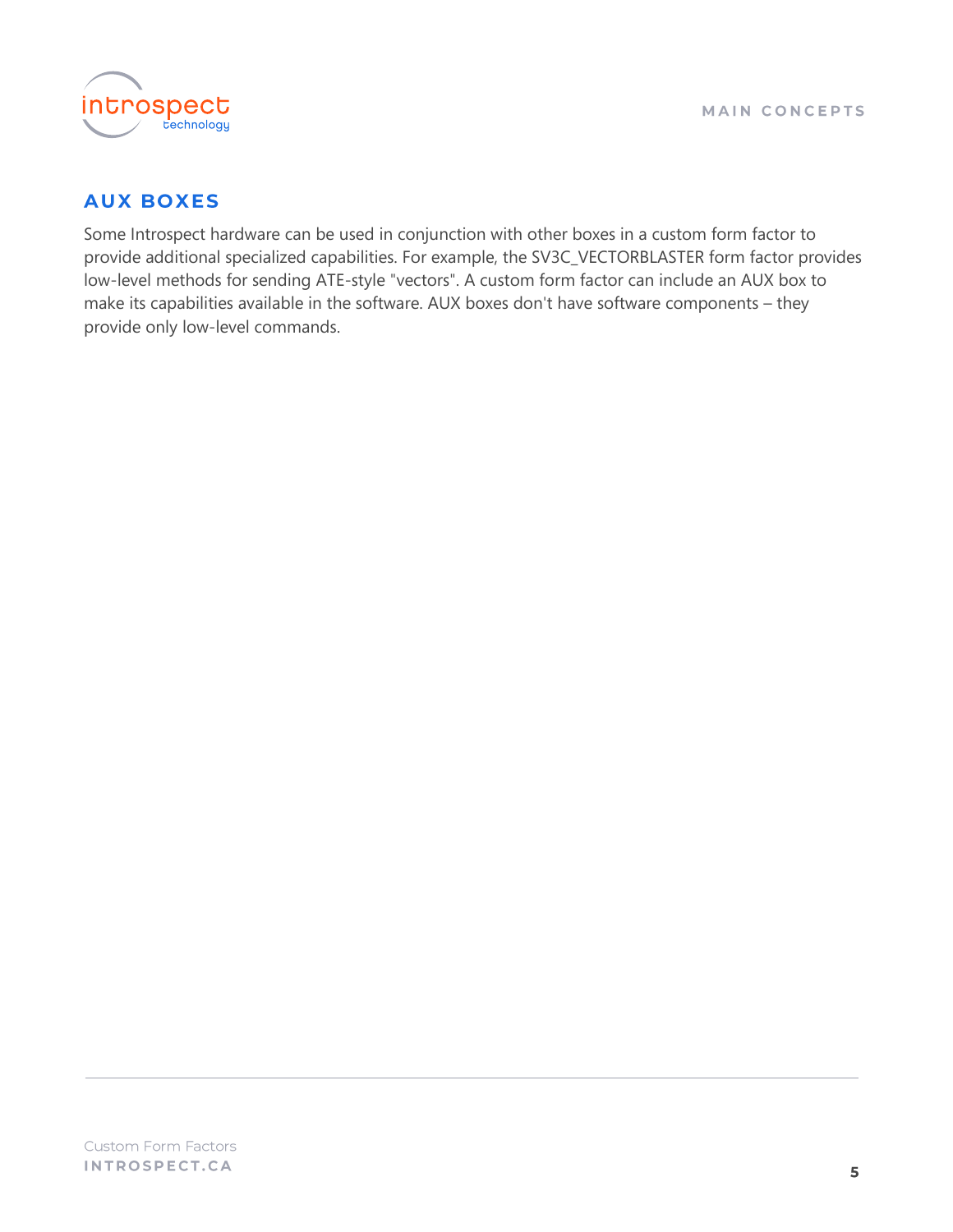



## <span id="page-5-0"></span>Defining a Custom Form Factor in the GUI

You bring up the Custom Form Factors dialog by choosing the menu item "Custom Form Factors" in the "Tools" menu of your Test window. The Custom Form Factors dialog looks like this:

| or a customization of one box.     | Define a custom form factor. This can be a homogeneous combo of multiple boxes,<br>E.g. you can make a form factor which makes two SV5 boxes act as one box with double the number of channels.<br>Or you can make a form factor which has two SV5 boxes which can be used one at a time.<br>For each box, you can specify the FTDI serial numbers to be used when connecting. |                            |                          |
|------------------------------------|--------------------------------------------------------------------------------------------------------------------------------------------------------------------------------------------------------------------------------------------------------------------------------------------------------------------------------------------------------------------------------|----------------------------|--------------------------|
| Custom Form Factor:                | You can also specify an AUX box (for auxiliary functionality).                                                                                                                                                                                                                                                                                                                 | $\checkmark$               | New Custom Form Factor   |
| Custom Name:                       | MvCustomFormFactor                                                                                                                                                                                                                                                                                                                                                             |                            |                          |
|                                    | □ Enabled                                                                                                                                                                                                                                                                                                                                                                      |                            |                          |
| <b>Base Form Factor:</b>           | <b>SV1C 8C12G</b>                                                                                                                                                                                                                                                                                                                                                              | $\checkmark$               |                          |
| NumBoxes:                          | ÷<br>Stacking:                                                                                                                                                                                                                                                                                                                                                                 | horizontal<br>$\checkmark$ | <b>Show FTDI Devices</b> |
|                                    | $1-8$<br>box1                                                                                                                                                                                                                                                                                                                                                                  |                            |                          |
| AuxBox:                            |                                                                                                                                                                                                                                                                                                                                                                                | $\checkmark$               |                          |
| <b>AuxBox FTDI</b><br>Serial Nums: |                                                                                                                                                                                                                                                                                                                                                                                |                            |                          |
| Notes:                             |                                                                                                                                                                                                                                                                                                                                                                                |                            |                          |
| Custom FolderName:                 |                                                                                                                                                                                                                                                                                                                                                                                |                            |                          |

The "Custom Form Factor" drop-down menu at the top shows the names of existing custom form factors. Here we haven't yet defined any custom form factors, so that menu is empty.

The "Custom Name" field is where you enter the name that you want for your custom form factor. The name must be a valid Python identifier, so it can't have spaces in it, and it must start with a letter or an underscore.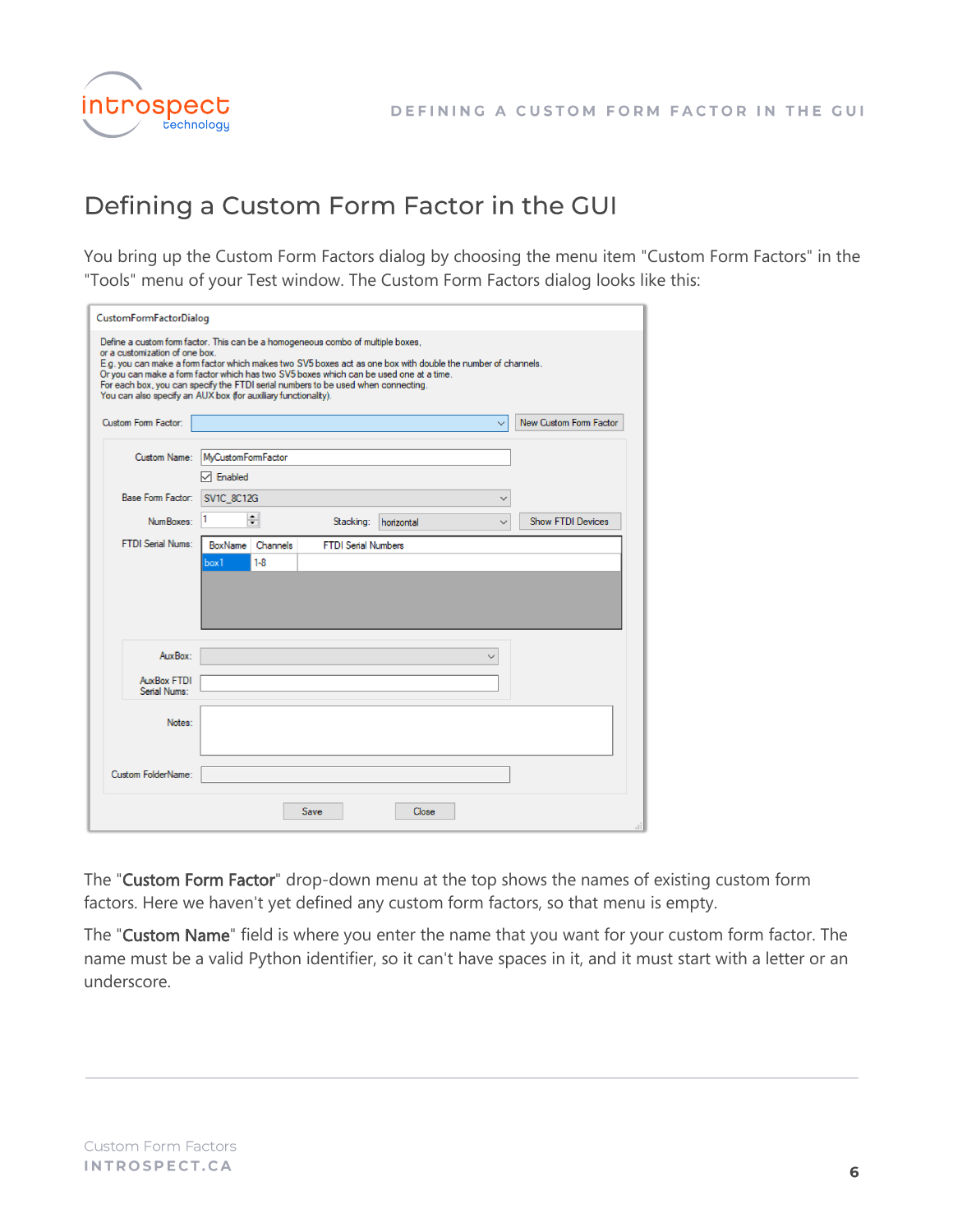

The "Enabled" checkbox is usually left checked. If you wanted to disable a custom form factor so it wouldn't appear in the form factor menu at application startup, you could uncheck this checkbox.

The "Base Form Factor" drop-down menu is where you specify the existing form factor that your custom form factor is based on. Here it is showing SV1C\_8C12G since we started the application using an SV1C 8C12G form factor.

The "NumBoxes" control is where you specify how many boxes (of the type used with "Base Form Factor") you want to include in your custom form factor. You will need to have that number of hardware boxes of that type when you use the custom form factor. If you are just defining a custom form factor in order to get a custom name, or to specify the FTDI serial numbers to avoid ambiguities at connection, leave "NumBoxes" at 1.

The "Stacking" drop-down menu allows you to specify whether to use "horizontal" or "vertical" stacking. As mentioned above, "horizontal" stacking gives a custom form factor that makes the N boxes (each with K channels) act like one virtual box with  $(N * K)$  channels, while "vertical" stacking gives a custom form factor where the N boxes shadow each other and only one box (the "current" box) is available at a time.

Horizontal stacking:



Vertical stacking:



The "FTDI Serial Nums" area is where you specify the FTDI serial numbers for each hardware box to be used with your custom form factor. You can specify the full FTDI serial number, or you can give a regex (regular expression) that specifies the pattern that the serial number has to match. If you don't specify an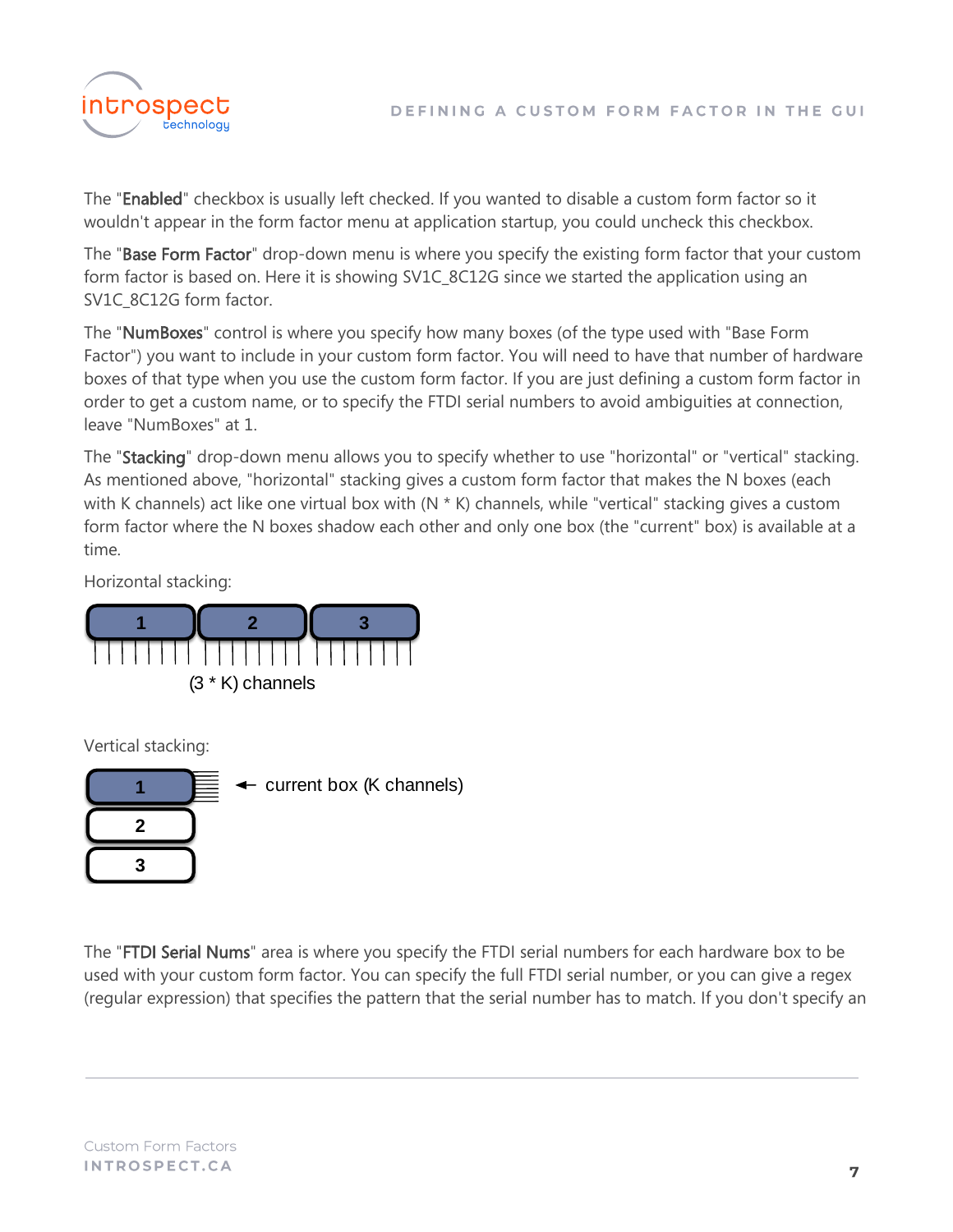

FTDI serial number for a box, the default pattern for that form factor will be used. The button "Show FTDI Devices" will popup a dialog showing the serial numbers of the FTDI devices currently on the USB bus. This is often helpful in filling in the FTDI serial numbers you want to be used with your custom form factor.

Note that some form factors have more than one internal "subpart" and for these you should specify the FTDI serial number for each subpart (in a comma-separated list). Usually the first subpart's FTDI serial number ends with "A" and the second subpart's FTDI serial number ends with "B".

You can also specify your own names for the boxes in the "FTDI Serial Nums" area. The names of boxes need to be valid Python identifiers, so no spaces are allowed.

The "Channels" column of the "FTDI Serial Nums" area is read-only. It shows how the channel numbers will be assigned to the boxes – this depends on whether the Stacking is "horizontal" or "vertical".

The "AuxBox" drop-down menu is where you specify the form factor that you want to use as an "AUX box". Usually you don't want an AUX box and so you leave this as blank (or choose "(None)" from the menu).

The "AuxBox FTDI Serial Nums" area is where you specify the FTDI serial numbers to be used with the AUX box.

The "Notes" area is where you can add your own notes about your custom form factor. These notes are just for your benefit – the software doesn't do anything with them.

The "Custom FolderName" field shows the name of the folder where the config file for this custom form factor is stored. This is a read-only field. It is blank until the custom form factor has been saved.

The "Save" button saves the currently displayed custom form factor configuration to a sub-folder under "<MyDocuments>/Introspect/Config/CustomFormFactors".

After you save your newly defined (or edited) custom form factor configuration, you can proceed to define another custom form factor by clicking on the "New Custom Form Factor" button. If you are finished with defining custom form factors, click the "Close" button to close the Custom Form Factors dialog.

After making changes with the Custom Form Factors dialog, you will need to quit the GUI and re-launch it in order to use the new custom form factor (or to have editing changes take effect).

Note: It is also possible to define a custom form factor in a script by using the SVT-level function 'defineCustomFormFactor'.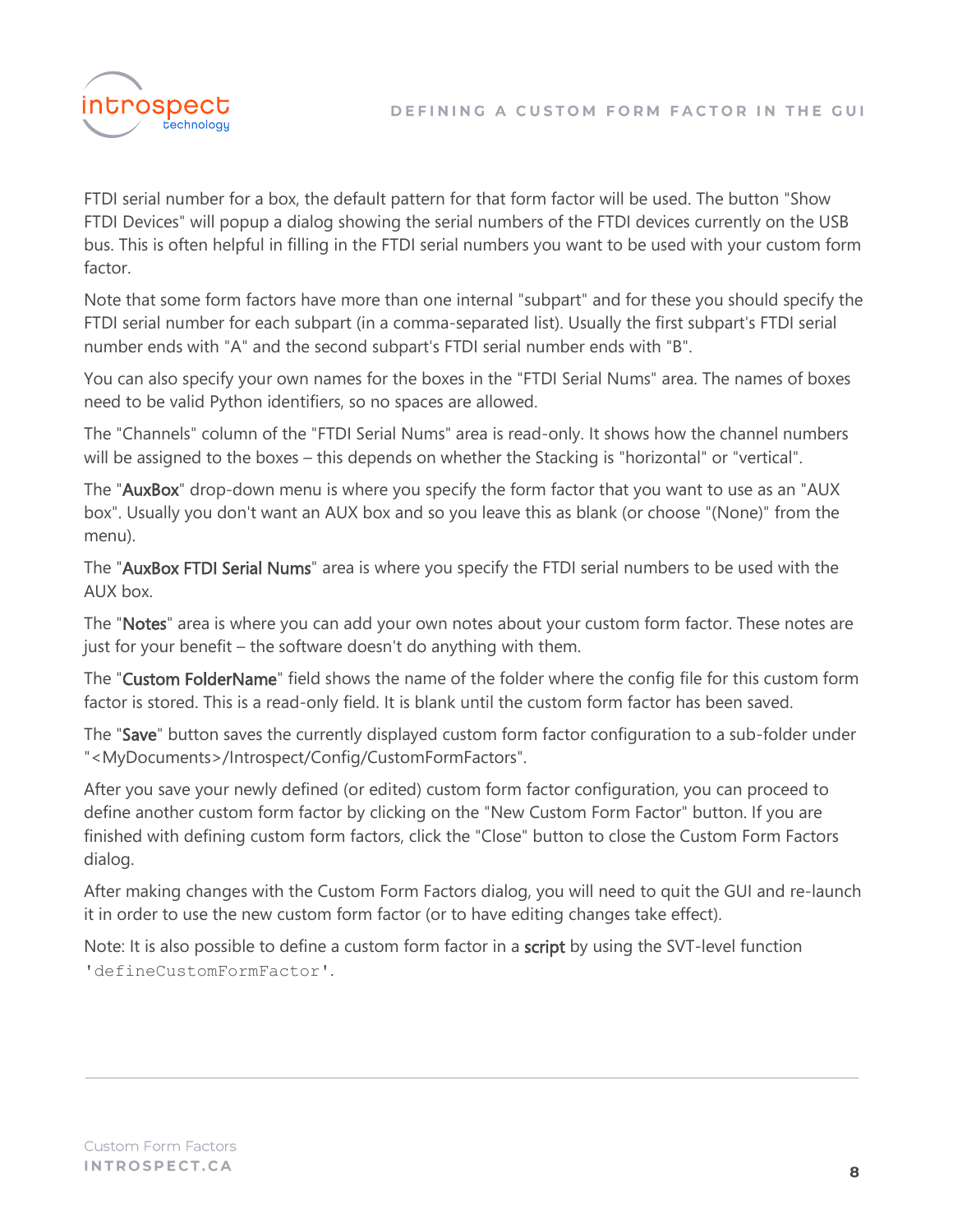

If you defined a custom form factor with two SV5 boxes and an AUX box (for vector blaster functionality), this is what the Custom Form Factors dialog would look like after you clicked "Save":

| <b>CustomFormFactorDialog</b>                                                                                                                                                                                                                                                                                                                                                                                                                                                      |                                                 |                            |                                  |              |                          |
|------------------------------------------------------------------------------------------------------------------------------------------------------------------------------------------------------------------------------------------------------------------------------------------------------------------------------------------------------------------------------------------------------------------------------------------------------------------------------------|-------------------------------------------------|----------------------------|----------------------------------|--------------|--------------------------|
| Define a custom form factor. This can be a homogeneous combo of multiple boxes,<br>or a customization of one box.<br>E.g. you can make a form factor which makes two SV5 boxes act as one box with double the number of channels.<br>Or you can make a form factor which has two SV5 boxes which can be used one at a time.<br>For each box, you can specify the FTDI serial numbers to be used when connecting.<br>You can also specify an AUX box ffor auxiliary functionality). |                                                 |                            |                                  |              |                          |
| Custom Form Factor: M SV5 x2                                                                                                                                                                                                                                                                                                                                                                                                                                                       |                                                 |                            |                                  | $\checkmark$ | New Custom Form Factor   |
| Custom Name:                                                                                                                                                                                                                                                                                                                                                                                                                                                                       | M SV5 x2                                        |                            |                                  |              |                          |
|                                                                                                                                                                                                                                                                                                                                                                                                                                                                                    | $\triangledown$ Enabled                         |                            |                                  |              |                          |
| <b>Base Form Factor:</b>                                                                                                                                                                                                                                                                                                                                                                                                                                                           | SV5C 16C12G                                     |                            |                                  |              |                          |
| NumBoxes:                                                                                                                                                                                                                                                                                                                                                                                                                                                                          | ÷<br>12                                         | Stacking:                  | horizontal                       |              | <b>Show FTDI Devices</b> |
| <b>FTDI Serial Nums:</b>                                                                                                                                                                                                                                                                                                                                                                                                                                                           | BoxName<br>Channels                             | <b>FTDI Serial Numbers</b> |                                  |              |                          |
|                                                                                                                                                                                                                                                                                                                                                                                                                                                                                    | $1-16$<br>alpha                                 |                            | INSV5M19110001A. INSV5M19110001B |              |                          |
|                                                                                                                                                                                                                                                                                                                                                                                                                                                                                    | 17-32<br>beta                                   |                            | INSV5M19110002A. INSV5M19110002B |              |                          |
|                                                                                                                                                                                                                                                                                                                                                                                                                                                                                    |                                                 |                            |                                  |              |                          |
| AuxBox:                                                                                                                                                                                                                                                                                                                                                                                                                                                                            | SV3C_VECTORBLASTER                              |                            |                                  | $\checkmark$ |                          |
| AuxBox FTDI<br>Serial Nums:                                                                                                                                                                                                                                                                                                                                                                                                                                                        | INSV3M19050001A. INSV3M19050001B                |                            |                                  |              |                          |
| Notes:                                                                                                                                                                                                                                                                                                                                                                                                                                                                             | Two SV5 boxes<br>plus an SV3 for vector blaster |                            |                                  |              |                          |
| Custom FolderName:                                                                                                                                                                                                                                                                                                                                                                                                                                                                 | M SV5 x2                                        |                            |                                  |              |                          |
|                                                                                                                                                                                                                                                                                                                                                                                                                                                                                    |                                                 | Save                       | Close                            |              |                          |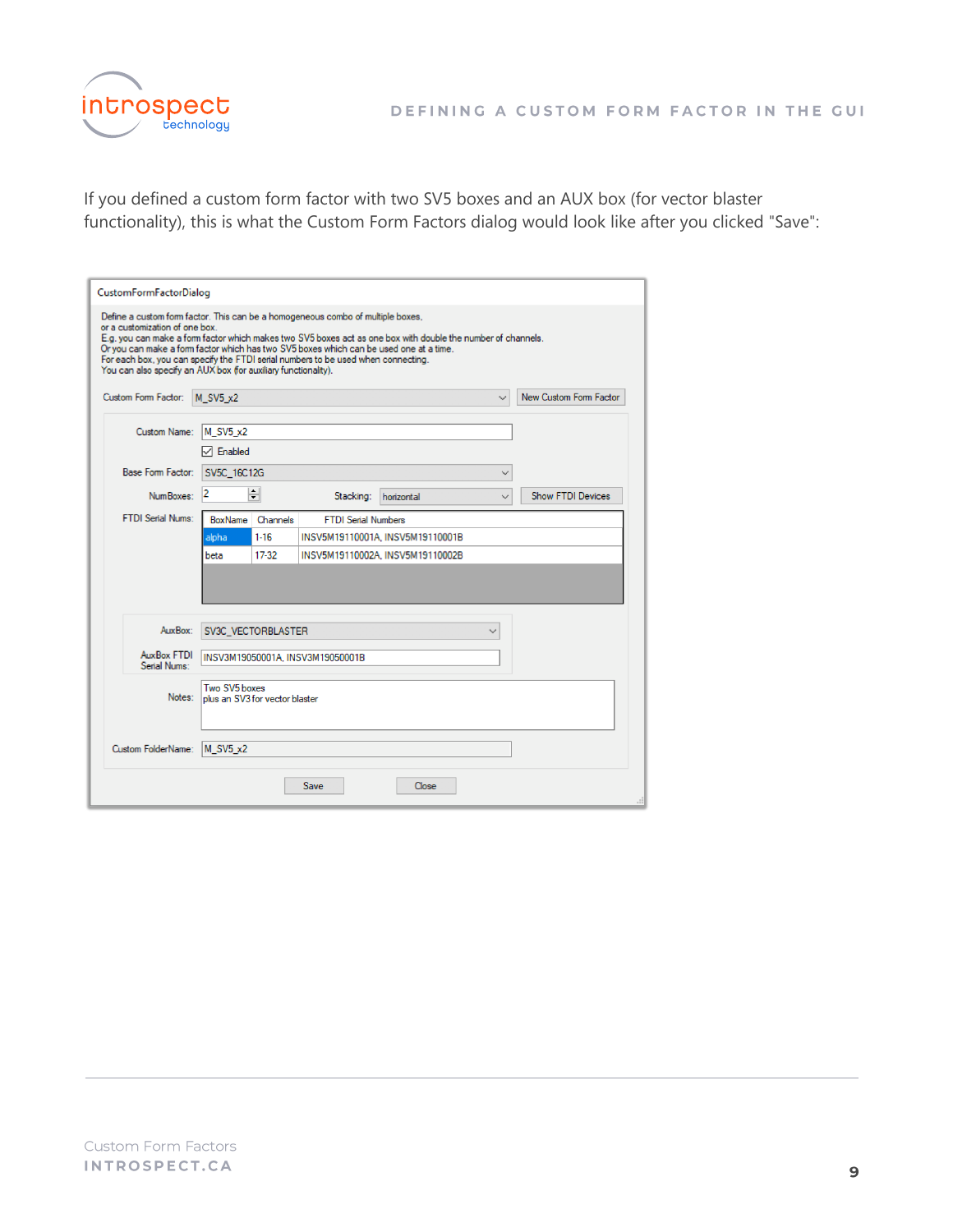

## <span id="page-9-0"></span>**Sharing a Custom Form Factor Definition**

The custom form factor configurations are stored in CSV files in sub-folders under "<MyDocuments>/Introspect/Config/CustomFormFactors". You can share a custom form factor configuration with others by copying the appropriate sub-folder onto their computers. But be careful that the 'customName' (in the "config.csv" file) doesn't collide with the custom name of one of their existing custom form factors.

### <span id="page-9-1"></span>Using a Custom Form Factor

To use a previously defined custom form factor, you choose its name from the menu of form factors at application startup. Note that the "Filter" field is often useful since you can type part of the custom form factor in that field so that the menu will only show form factors matching that partial name.

You can then use the Introspect ESP Software components as usual (but with more channels available if your custom form factor has more than one box and has "horizontal" stacking). For example, if your custom form factor was defined to include two SV5C\_16C12G boxes in "horizontal" stacking mode, you could specify the channels of an RxChannelList component as 1-32 and use it to do a BertScan over all 32 channels (2 boxes) with one command. The allocation of channels is as discussed above: channels 1-K for the first box, channels  $(K+1)$ -2K for the second box, etc.

If you need to use low-level IESP methods, you can obtain an instance of the IESP like this:

```
iesp = getIespInstance()
```
The 'iesp' variable thus obtained refers to the custom form factor and can be used to send commands to the channels of each hardware box – the allocation of channels is as discussed above.

#### <span id="page-9-2"></span>**CONNECTING TO HARDWARE**

If your custom form factor has multiple boxes in "horizontal" stacking mode, when you connect to the hardware using the GUI, all of the boxes will be connected and hence all the (N \* K) channels will be available for use.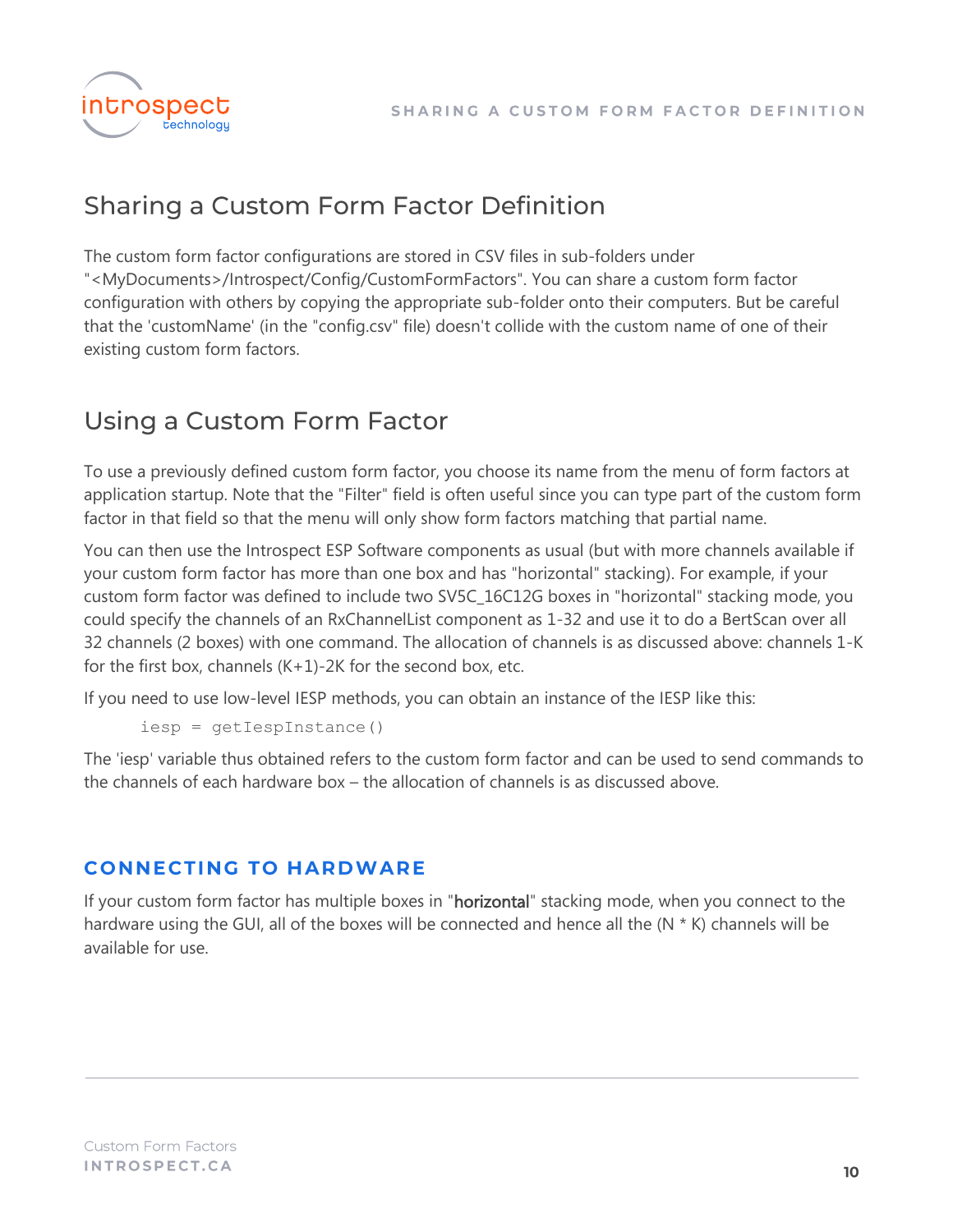

If your custom form factor has multiple boxes in "vertical" stacking mode, when you connect to the hardware using the GUI, all of the boxes will be connected. And the first box will be the "current" box, so only that one box will be available for use immediately after connection. Components can be defined with the usual number of channels (or lanes) and component operations will be directed to the "current" box. You can switch to another of the boxes using the SVT-level function 'setCurrentBox'. For example:

```
setCurrentBox('alpha')
```
You can find out which box of a vertically-stacked custom form factor is the current one using the SVTlevel function 'getCurrentBox'.

If you want to do the connection programmatically (instead of having the GUI automatically connect when you press the "Run" button), you can suppress the auto-connection by adding the following as the first line in your Test Procedure:

```
#! DISABLE AUTOCONNECT
```
And then you can call the IESP-level 'connectToHardware' method like this:

```
iesp.connectToHardware()
```
Calling 'connectToHardware' with no arguments like above will connect to all of the boxes of your custom form factor.

#### <span id="page-10-0"></span>**CLOCKING**

If your custom form factor has multiple boxes in "horizontal" stacking mode, the usual GlobalClockConfig component will have been replaced by a instance of MultiBoxClockConfig which allows you to specify the clock parameters (dataRate and reference clock) on a per-box basis. The default for MultiBoxClockConfig is "daisy-chained" reference clocking where the first box has an internal reference clock and an active outputClockA, and the remaining boxes have external reference clocks with frequency equal to that of the first box's outputClockA. Of course, to use this default setup you need to wire the boxes appropriately, with the output reference clock A of the first box connected to the input reference clock of the second box, etc.

If your custom form factor has multiple boxes in "vertical" stacking mode, you specify the clocking parameters as usual. When the ClockConfig component 'setup' method is called, it will apply to the "current" box. If you want to have different clocking on each box, you can create a separate ClockConfig component for use with each box and call the 'setup' method on the appropriate one after switching to a box with 'setCurrentBox'.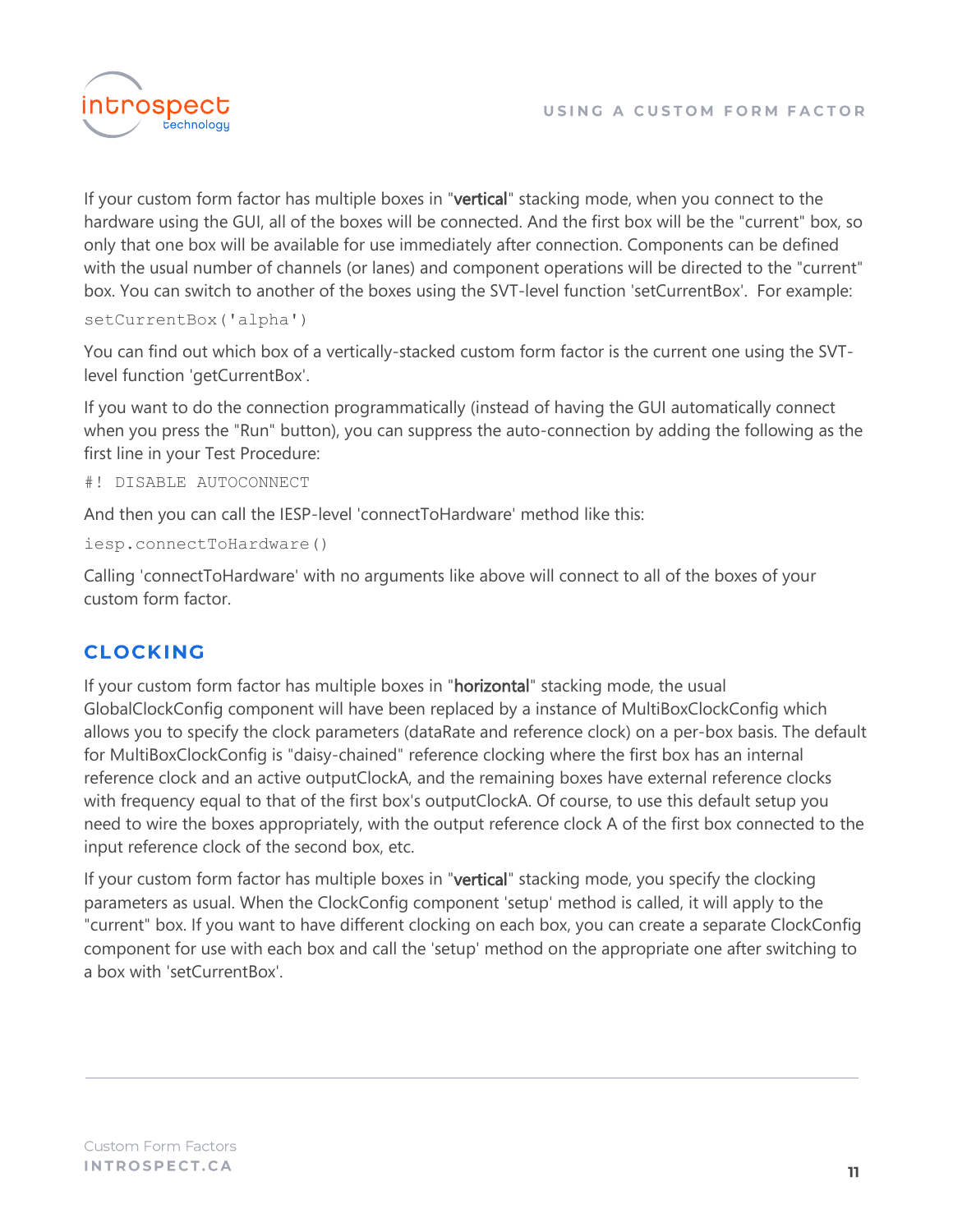

#### <span id="page-11-0"></span>**ISSUING AUX BOX COMMANDS**

If your custom form factor has an AUX box, you need to first get an Python variable representing an instance of the AUX box like this:

 $auxBox = iesp.getAuxBox()$ 

Then you can invoke the low-level methods of the AUX box (what would be IESP-level methods if you were using the AUX box form factor standalone) by using 'auxBox' instead of 'iesp'. For example, with the SV3C\_VECTORBLASTER, you could do:

auxBox.sendVectorsFromFile(vectorFilePath)